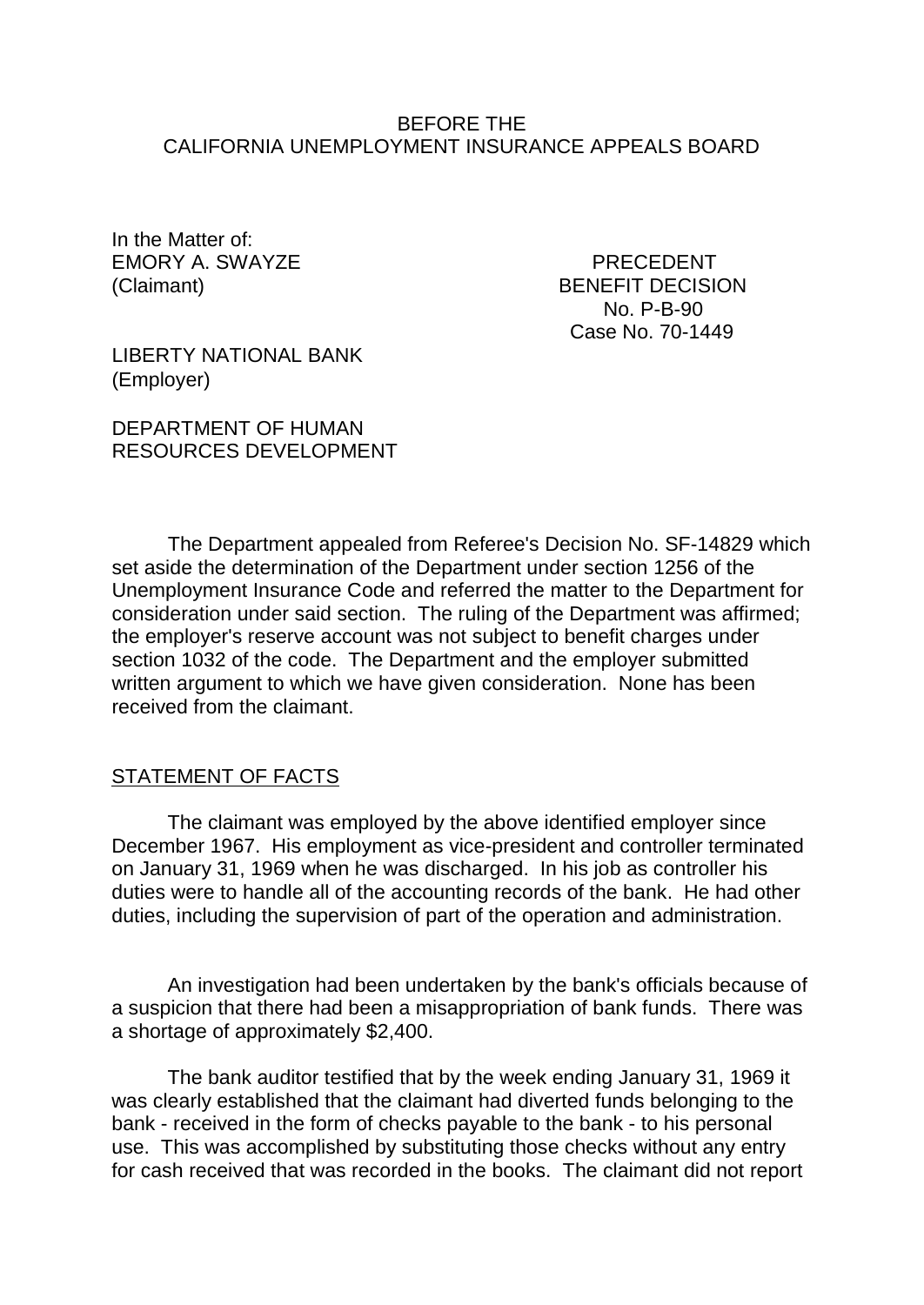to work on January 31, 1969 because he had been seriously injured in an automobile accident and hospitalized in Salinas, California. The bank was informed on February 7, 1969 of his hospitalization and coverage was requested under the group plan carried by the bank.

The claimant's notice of discharge was mailed to him on February 2, 1969, terminating his employment as of January 31, 1969.

The Federal Bureau of Investigation was called into the case but because of the serious condition of the claimant action was deferred until he had recovered sufficiently to be questioned. He was indicted after the completion of the investigation under section 656 of Title 18 of the United States Code Annotated, which provides punishment for theft, embezzlement or misapplication by bank officials or employees. He pleaded nolo contendere to the charge. He was not actually incarcerated until after his recovery and entered the Federal Correctional Institute, Terminal Island, California, on August 6, 1969. He was released December 10, 1969.

While he was confined in the institution he was assigned work in the business office. He worked eight hours a day and was paid approximately \$45 a month. He filed his claim for benefits with an effective date of December 21, 1969. Notice of the filing was given to the bank who responded with information that the claimant had been discharged because of evidence of his theft of funds from the bank.

The referee found that the claimant's last employment was the work performed as an office worker in the Federal Correctional Institute. At the referee's hearing the claimant denied his guilt and contended he entered a plea of nolo contendere on the advice of his attorney.

# REASONS FOR DECISION

Section 1327 of the Unemployment Insurance Code provides:

"A notice of the filing of a new or additional claim shall be given to the employing unit by which the claimant was last employed immediately preceding the filing of such claim, and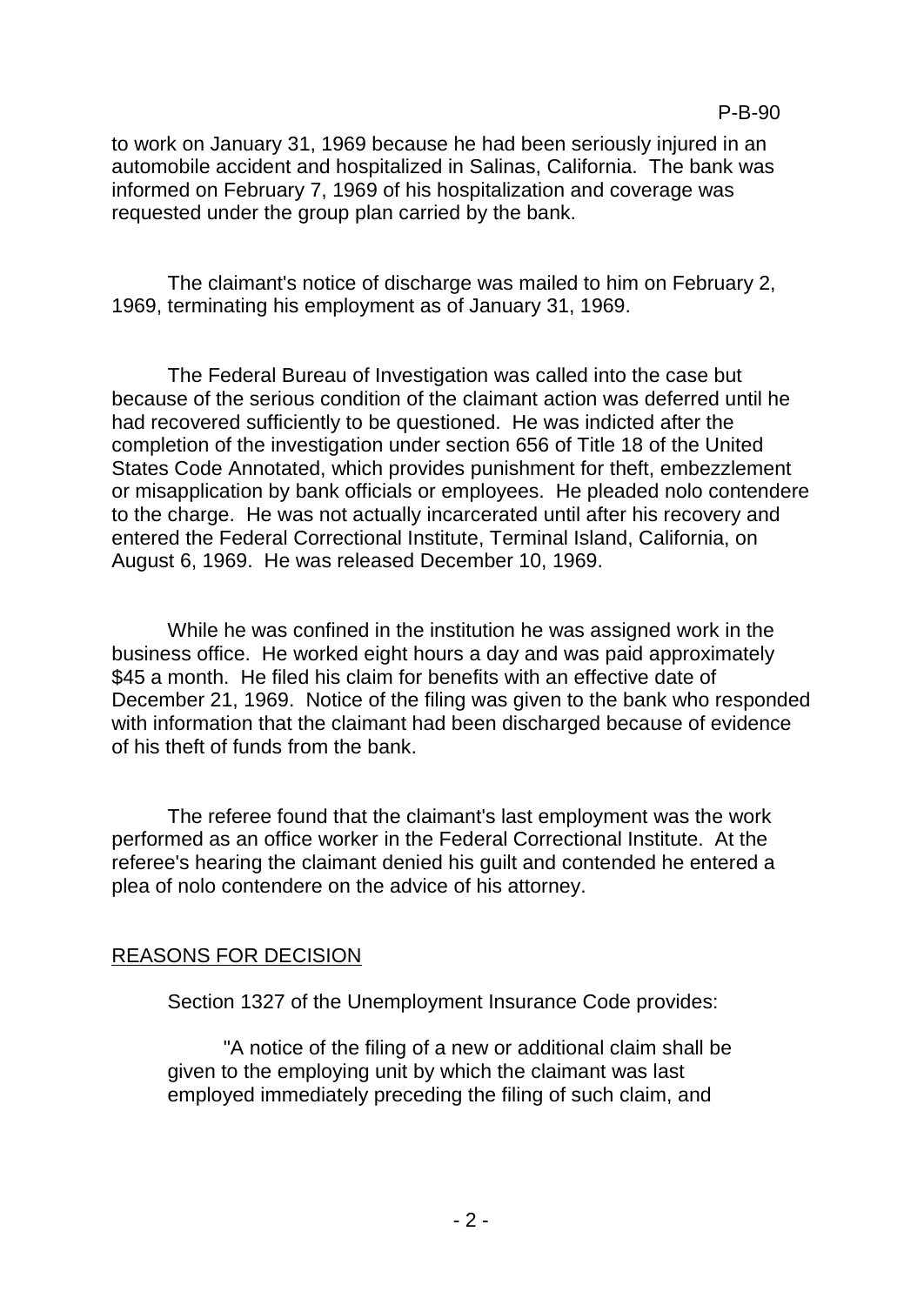the employing unit so notified shall submit within 10 days after the mailing of such notice any acts then known which may affect the claimant's eligibility for benefits.

Section 1030 of the code provides in part:

"(a) Any employer who is entitled under Section 1327 to receive notice of the filing of a new or additional claim may, within 10 days after mailing of such notice, submit to the department any facts within its possession disclosing whether the claimant left such employer's employ voluntarily and without good cause or was discharged from such employment for misconduct with his work . . . ."

"(b) Any base period employer who is not entitled under Section 1327 to receive notice of the filing of a new or additional claim and is entitled under Section 1329 to receive notice of computation may, within 15 days after mailing of such notice of computation, submit to the department any facts within its possession disclosing whether the claimant left such employer's employ voluntarily and without good cause or was discharged from such employment for misconduct connected with his work . . . ." (emphasis added)

Section 1328 of the code provides in part:

"The facts submitted by an employer pursuant to Section 1327 shall be considered and a determination made as to the claimant's eligibility for benefits. The claimant and any employer who prior to the determination has submitted any facts or given any notice pursuant to Section 1327 and authorized regulations shall be promptly notified of the determination and the reasons therefor and may appeal therefrom to a referee within ten days from mailing or personal service of notice of the determination. . . . "

The Department, in its written argument, contended that the employment performed in the Federal Correctional Institute was not employment, although so characterized, and was not performed as a federal employee under an employer-employee relationship.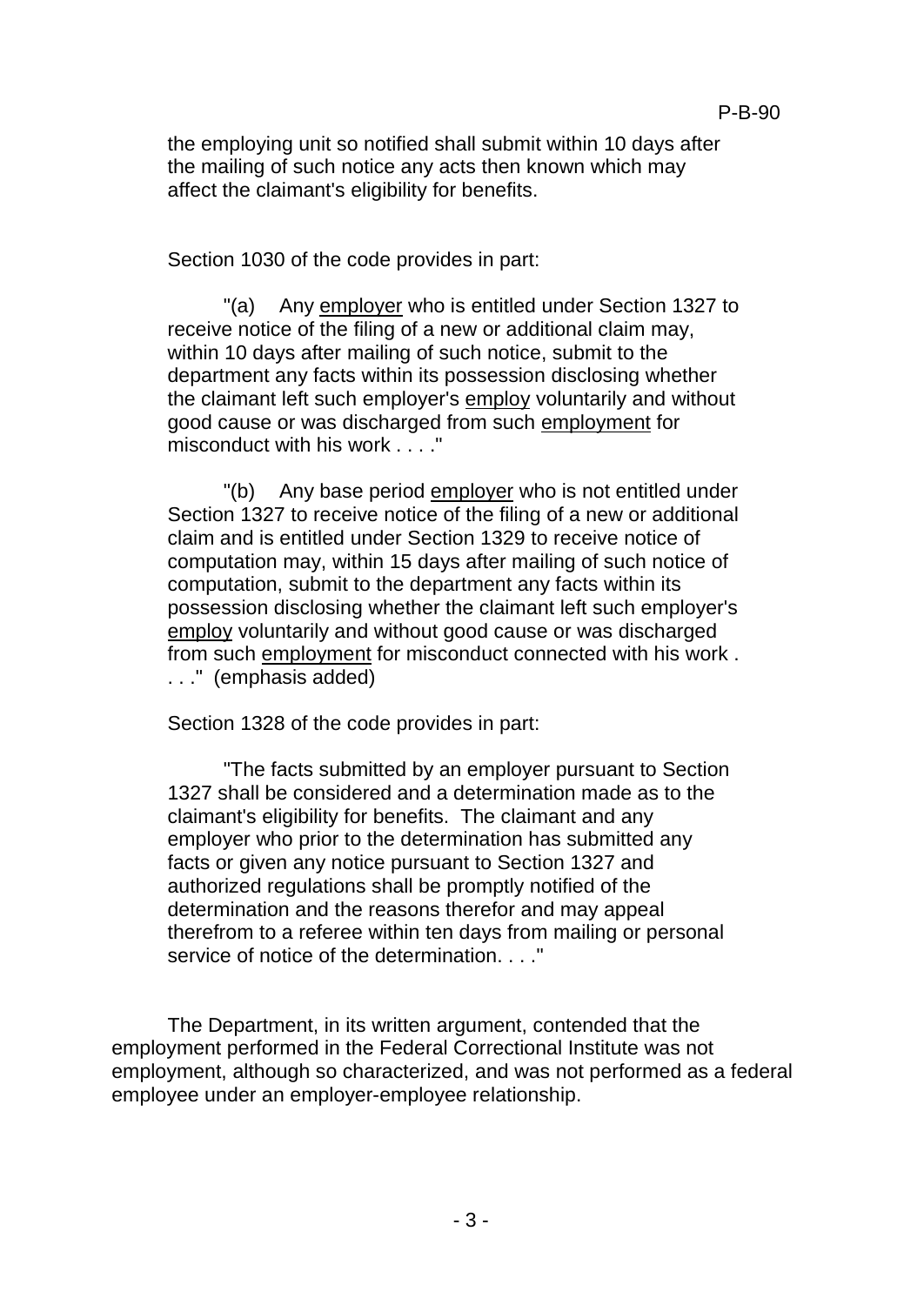Section 4122, Title 18, USCA provides in part:

"4122. Administration of Federal Prison Industries

"(a) Federal Prison Industries shall determine in what manner and to what extent industrial operations shall be carried on in Federal penal and correctional institutions for the production of commodities for consumption in such institutions or for sale to the departments or agencies of the United States, but not for sale to the public in competition with private enterprise.

"(b) Its board of directors shall provide employment for all physically fit inmates in the United States penal and correctional institutions, diversify, so far as practicable, prison industrial operations and so operate the prison shops that no single private industry shall be forced to bear an undue burden of competition from the products of the prison workshops, and to reduce to a minimum competition with private industry or free labor."

In our opinion the obvious purpose of that statute is to provide occupation for individuals so confined.

Section 8501 of Chapter 25 (unemployment compensation), Title 5, USCA, provides in part:

"8501. Definitions

For the purpose of this subchapter—

"(1) 'Federal service' means service performed after 1952 in the employ of the United States or an instrumentality of the United States which is wholly or partially owned by the United States, but does not include service (except service to which subchapter II of this chapter applies) performed--

\* \* \*

"(G) in a hospital, home, or other institution of the United States by a patient or inmate thereof"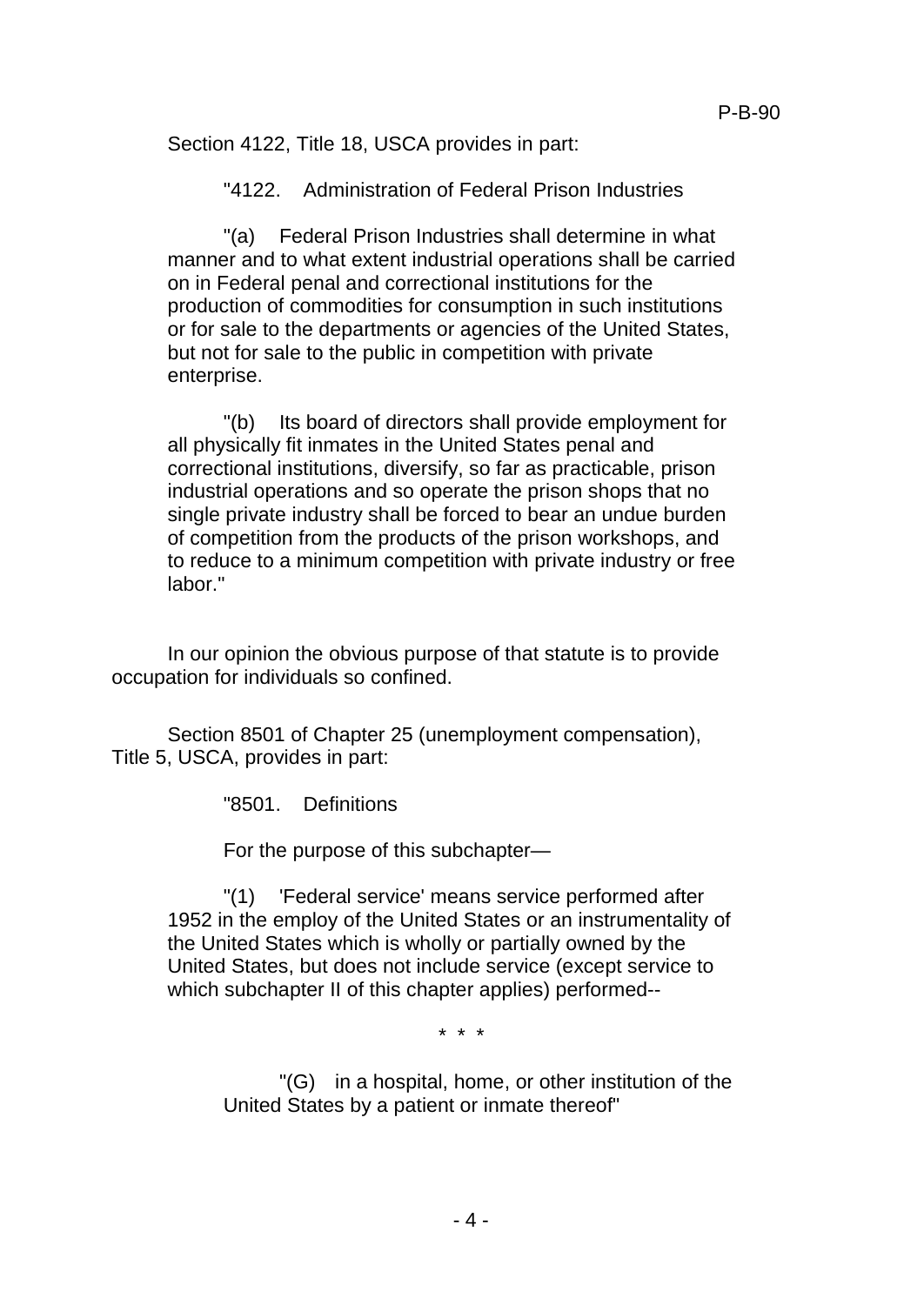Federal service, therefore, does not include services performed by an inmate of a federal correctional institute within the meaning of section 8501, Title 5, USCA.

In addition, section 2105, USCA, provides in part:

"(a) For the purpose of this title, 'employee', except as otherwise provided by this section or when specifically notified, means an officer and an individual who is--

 "(1) Appointed in the civil service by one of the following acting in an official capacity--

(A) the President;

(B) a member or members of Congress, or the Congress;

(C) a member of a uniformed service;

 (D) an individual who is an employee under this section;

(E) the head of a Government controlled corporation; of

(F) the adjutants general designated by the Secretary concerned under section 709(c) of Title 32, United States Code;

 "(2) engaged in the performance of a Federal function under authority of law or an Executive Act; and

 "(3) subject to the supervision of an individual named by paragraph (1) of this subsection while engaged in the performance of the duties of his position."

Therefore, in order to be an employee in federal service, an individual must be appointed in federal civil service, be engaged in federal functions and be subject to the supervision of an individual in paragraph 1 of subsection (a) of section 2105.

For these reasons, we find that the claimant's last employment, as defined in the Unemployment Insurance Code, was that performed for the Liberty National Bank.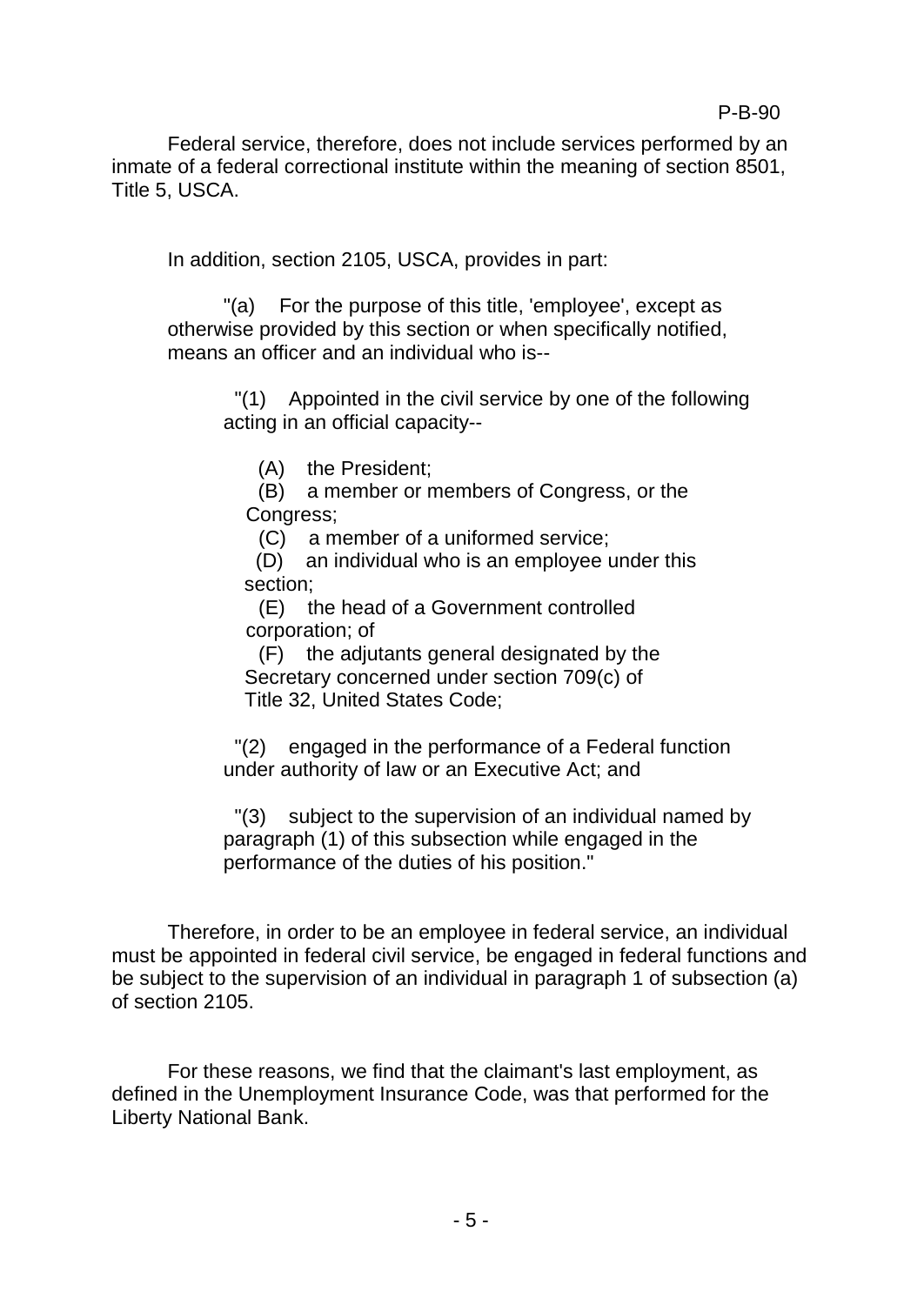Section 1256 of the Unemployment Insurance Code provides that an individual is disqualified for benefits and sections 1030 and 1032 of the code provide that the employer's reserve account may be relieved of benefit charges if the claimant has been discharged for misconduct connected with his most recent work.

In Appeals Board Decision No. P-B-3 we found that the four elements necessary to establish misconduct are:

- (1) A material duty owed by the claimant to the employer under the contract of employment;
- (2) A substantial breach of that duty;
- (3) A breach which is a wilful or wanton disregard of that duty; and
- (4) A disregard of the employer's interests, which tends to injure the employer.

This board has held many times that the conversion of the property of the employer is misconduct and subjects a claimant to disqualification for benefits under section 1256 of the code. (Benefit Decisions Nos. 5796 and 6235)

The question to be resolved in this matter is whether the claimant's plea of nolo contendere is sufficient to establish misconduct on the part of the defendant. On this point the District Court of Appeal, Second Appellate District in Caminetti v. Imperial Mutual Life Insurance Company (59 C.A. 2d 476 (1943)) stated at page 490:

"In reviewing the history of nolo contendere pleas, the authorities are harmonious in holding that such a plea, like a demurer, admits for the purpose of the particular case, all the facts therein stated, but is not to be used as an admission elsewhere. Such a plea is an implied confession only of the offense charged. It is discretionary with the court to receive it or not. It is advantageous to a party because by it he is not estopped to plead not guilty to an action for the same facts, as he would not be permitted to do upon a plea of guilty. The existence in the law of the two pleas, i.e., guilty and nolo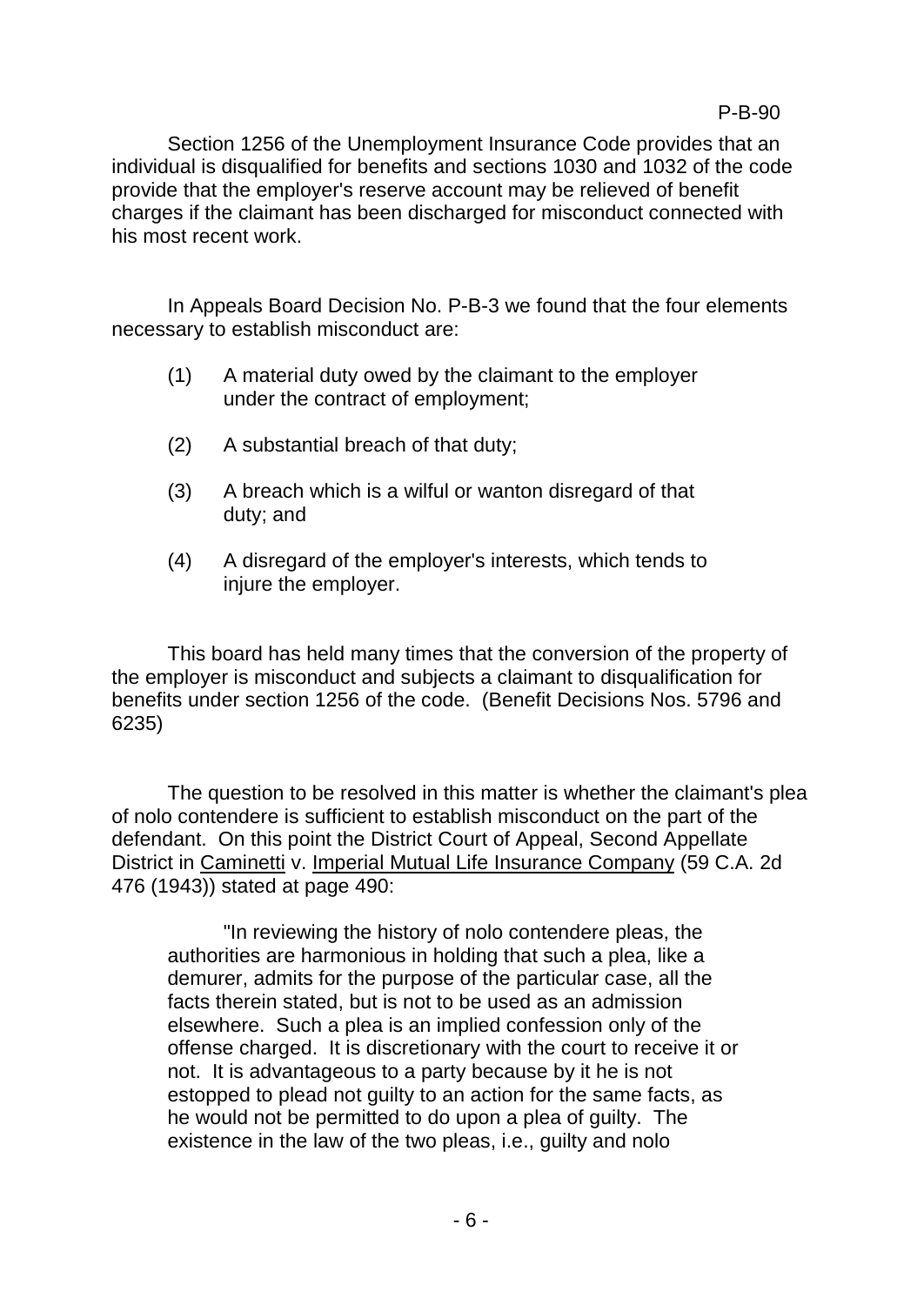contendere, is indicative of the fact that there is some distinction or difference between them. Undoubtedly the plea of nolo contendere is often used as a substitute for a plea of guilty but it amounts only to a declaration by the defendant that he will not contend. It has been held not to be a confession of guilt (Barker v. Almy. 20 R.I. 367 [39 A. 185]). It is uniformly held that such a plea cannot be used against the defendant as an admission in any civil suit for the same act. Manifestly, if a plea of nolo contendere has the same effect as a plea of guilty, viz., admitting the charge, then it differs in no respect from a plea of guilty (Buck v. Commonwealth, 107 Penn. 486, 489). Tucker v. United States, 196 F. 260 [116 C.C.A. 62, 41 L.R.A.N.S. 70], is authority for the statement that the plea of nolo contendere is in fact a confession on which a defendant may be sentenced in a particular prosecution, and as the plea is limited to that particular case, such conviction can not be used in another proceeding to discredit the witness; then in State v. Suick, 195 Wis. 175 [217 N.W. 743], we find the following: 'The plea of "nolo contendere" is an implied confession. Judgment of conviction follows such a plea as a matter of course, yet the plea itself contains no admissions which can be used against the defendant in another action.' Strictly speaking, therefore, the plea of nolo contendere amounts only to an agreement on the part of the defendant that the fact charged may be considered as true for the purposes of the particular case wherein it is entered (31 A.L.R. 278). A plea of nolo contendere, while implied, is not a conclusive confession of guilt. By entering the plea the defendant does not confess or acknowledge the charge against him, as upon a plea of guilty (Doughty v. DeAmoreel, 22 R.I. 158 [46 A. 838]; State v. LaRose, 71 N.H. 435 [52 A.943]; White v. Creamer, 175 Mass. 567 [56 N.E. 832])."

However, we do not need to rely on the plea of nolo contendere since there was testimony by the auditor of the employer which clearly established that the claimant had engaged in misappropriation of the employer's funds. We find that the claimant was discharged for misconduct in connection with his most recent work and is subject to disqualification under section 1256 of the code. Consequently, the employer's reserve account is entitled to the relief of benefit charges under section 1032 of the code.